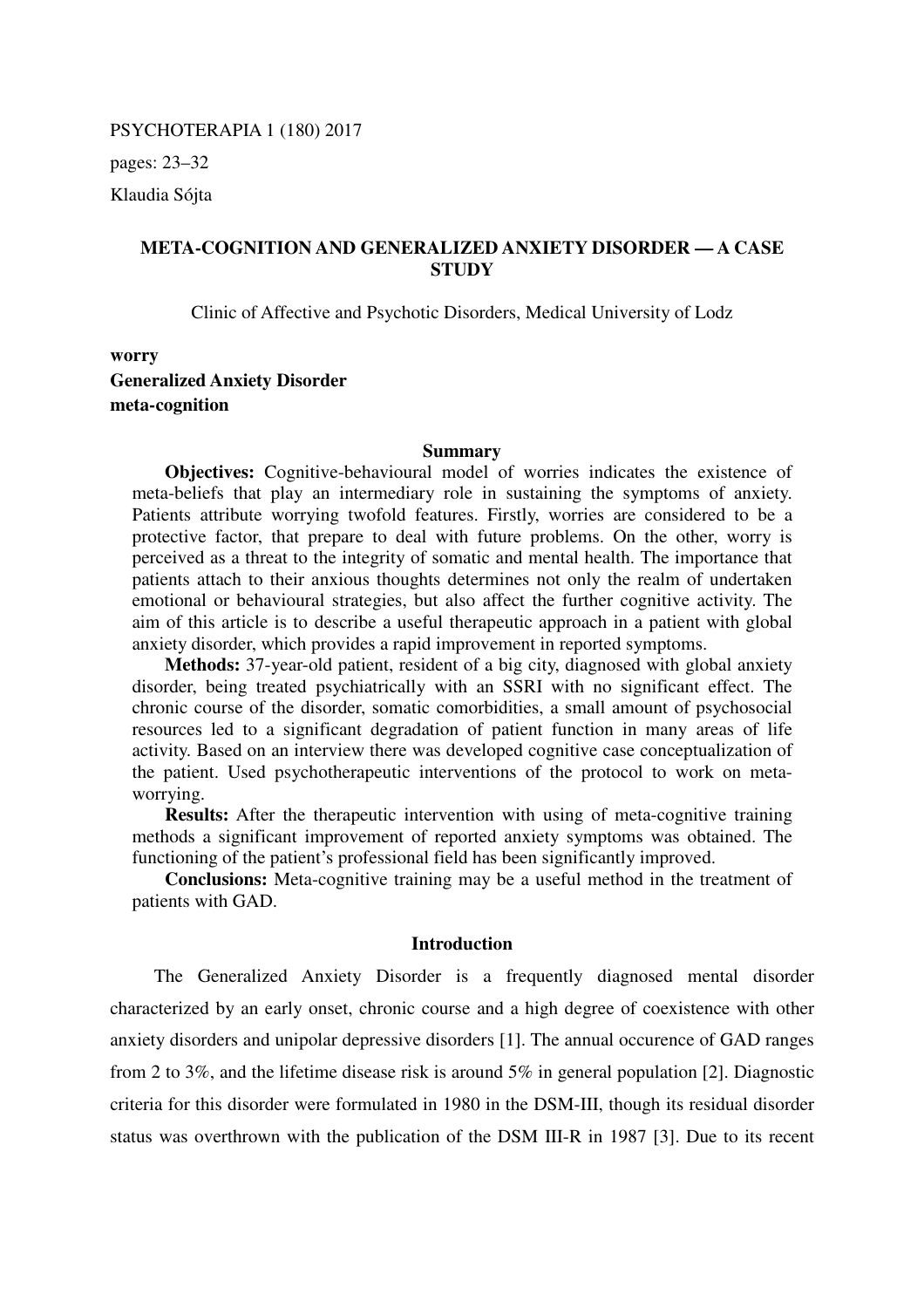history, specific cognitive models of Generalized Anxiety Disorder have been proposed for the last three decades [4].

The substantial feature of GAD is a persistent, exaggerated and subjectively uncontrollable worry about various aspects of life which has lasted for at least six months. It is manifested by a high level of anxiety accompanied by at least three somatic symptoms [5]. Worries might be considered both as a normal cognitive activity [6] and as a type of intrusive mental experience associated with various psychological dysfunctions [7]. Borkovec, Pruzinski and de Pree define worry as: "a chain of thoughts and images negatively charged and relatively uncontrollable", it may be considered as a protective factor, induced as a coping strategy in the response to anticipated future threats [8].

Taking into account the postulate of cognitive understanding of generalized anxiety disorder, Adrian Wells has made a distinction between two types of worries:

The  $1<sup>st</sup>$  type of worry - intrusive negative thoughts about external events (e.g. the ability to maintain work and well-being, being rejected by other people) and non-adaptive internal events such as somatic feeling (e.g. a headache equals brain cancer).

The  $2<sup>nd</sup>$  type of worry is called a "meta-worry", focused on the occurrence of thoughts and their character. In other words, it is "a worry about worry" (e.g. "I'm losing control over my thoughts", "I'm going mad," "I can start worrying and never stop") [9].

The metacognitive model of the GAD indicates the indirect role of meta - beliefs in the maintenance of an anxiety symptoms. Patient attributes worrying twofold features. Worries are contemplated as supportive in prediction of the future problems and dealing with them. On the other hand, worry is perceived as a threat to somatic and mental health. Particularly important are meta - beliefs about uncontrollability and harmfulness of worries. Their activation initiates "worry about worry", which leads to the increased anxiety and the feeling of helplessness and affirms the belief of worrying uncontrollability. The interpretation of an intrusive negative thoughts determines emotions and coping behaviors (reassurance seeking, avoidance) and affects the cognitive activity by secondary reinforcement of meta-beliefs and schemas underlying the personality structure [10, 11].

The main goals of cognitive-behavioral therapy for GAD are: improving emotional regulation so that the patient can strengthen the ability to recognize, accept, understand and constructively use emotions and change the meta-beliefs which play an indirect role in symptoms' maintenance.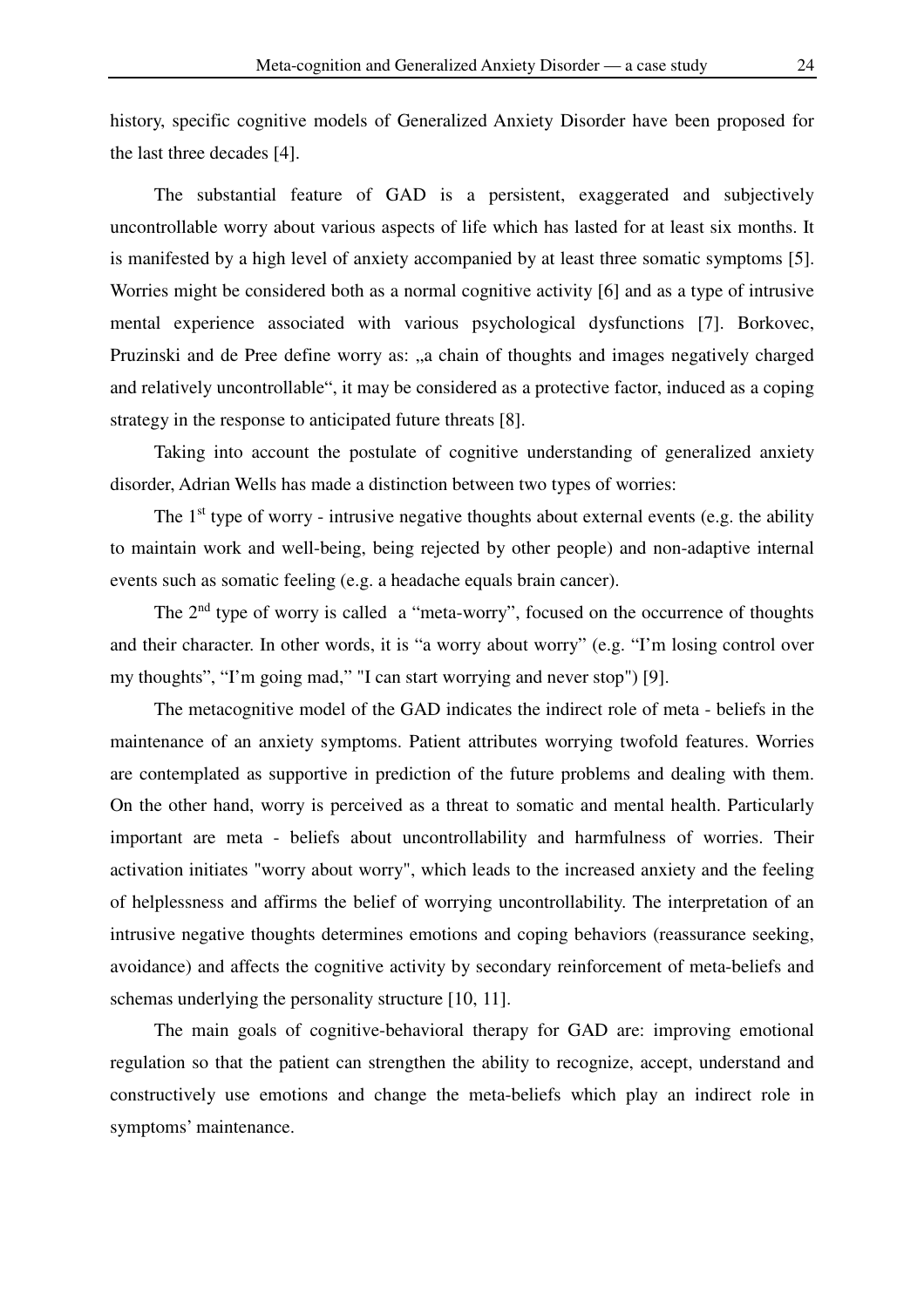## **Information about the patient**

The 39-year-old patient voluntarily applied for the therapy, two weeks after having been employed as a deliverer. As a stimulus to seek psychological help he reported high level of anxiety and related somatic problems (insomnia, concentrating and remembering difficulties) and persistent worrying about future events. The patient has been pharmacologically treated with SSRIs for generalized anxiety disorder (F 41.1). He remains under constant neurological care due to the childhood age epilepsy. He has been repeatedly advised to get psychological support. So far he has been consulted by a psychologist but has not decided to start psychotherapy.

### **Cognitive conceptualization**

The man lives with his 60-year-old mother, he is single and he doesn't have children. He claims to have an insufficient social support. He has secondary education completed. The patient received the pension due to a moderate level of disability. After several years of unemployment he started working in a delivery company, which contributed to a significant rise in anxiety symptoms and subsequently to considerable difficulties in the professional life and a decline in life quality.

The man comes from a full family, he is an only child. He was strongly connected with his parents. He claims to have received care and commitment from them. After the appearance of epileptic seizures, he was regularly brought to school by his father. His mother paid great attention to son's health. Parents agreed on upbringing methods. Because of the fear of recurrence, parents didn't make high educational demands for their son. They didn't engage him in household duties because he shouldn't have overworked. Among the family rules, the danger affairs came out first: "You never know what may happen," "You have to take care of yourself." Mother created catastrophic views, emphasized the role of caution, carefulness and insurance in case of misfortune.

The man describes himself as a timid child in the past. He was strongly attached to his mother and reacted anxiously to being separated from her. The patient claims that he has never succeeded in creating extensive social support. Until the adolescence he identified himself with the peer group. At the age of 15, the patient experienced an epileptic seizure on the school corridor. He recalls the shame he felt in front of his peers since the incident. Since then the strong fear of recurrence appeared. The patient began to experience panic attacks, most often in school or in the street. Being unattended by parents was associated with the increased anxiety symptoms. At the moment of panic attacks, the patient was allowed to come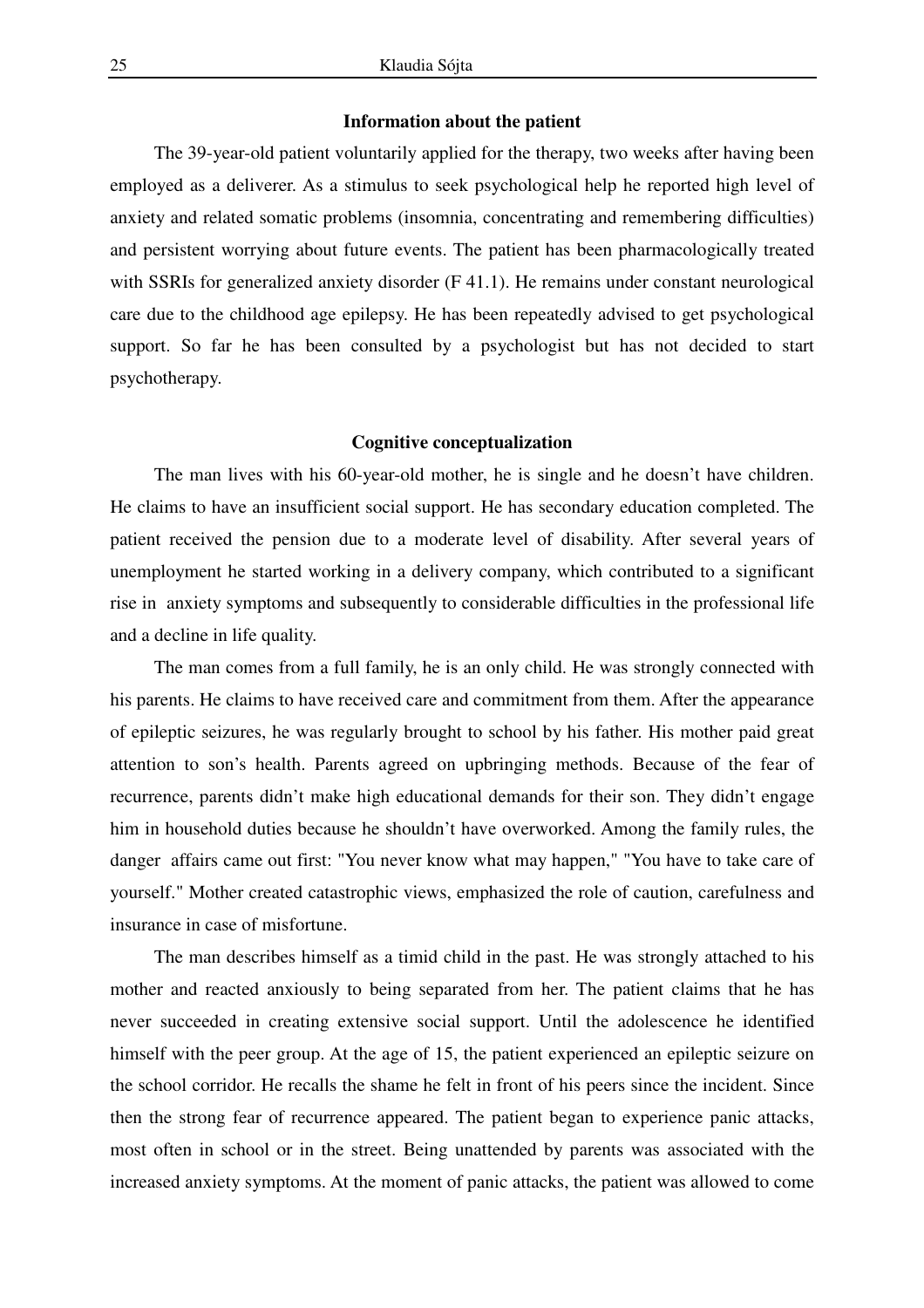back home by his parents. As a result of frequent absences, he didn't finish one term at school. Therefore he started to attend meetings with a psychiatrist and took alprazolam for year. After the medicine's withdrawal panic attacks didn't return. During the adolescence he was afraid of mates' criticism, he felt different, worse. Due to health problems, he didn't take up sports activities, colleagues perceived him as a "weakling". He also didn't feel attractive to his girlfriends in comparison to healthy friends. The man had difficulty with initiating social contacts, he was withdrawn and preferred to spend his time alone. He finished secondary school and didn't continue further education.

In the early adulthood he still lived with his parents. The patient didn't manage to maintain any relationship except for a few romances. After several years of work, he had an accident that resulted in the fibular nerve damage and subsequent infection which led to life threatening systemic inflammatory reaction. Despite the long-term rehabilitation, he never fully recovered. This event strengthened patient's basic beliefs about his weakness and vulnerability to diseases. As he alleges, he resigned from looking for a girlfriend, significantly reduced social contacts and still remained dependent on his parents. He took a job as a doorman. 12-hours standby duty generated worries about the epileptic seizure recurrence. After several months he resigned from his job and remained unemployed for several years. During this period, the generalized anxiety disorder symptoms were present.

In the summary, the patient during his childhood and adolescence developed the basic schemas about his own deficits, weakness and a tendency to being harmed. On account of the key beliefs' activation, he usually chose avoidance and schema-confirmation strategies: cautiously approached the new, unfamiliar situations, avoided challenges, withdrew from social contacts and remained in a dependent relationship with his parents. The health problems, numerous medical consultations and parents overprotection strengthened his beliefs of his own weakness and the vision of an unpredictable and dangerous world. The presence of cognitive distortions, i.e. disastrous, filtering, dichotomous reasoning, increased the tendency to choose non-adaptational coping strategies like avoidance or withdrawal.

#### **The metacognitive model**

The patient's key convictions ("I am weak", "The world is threatening"), which were set during the childhood and adolescence and strengthened by the interaction with critical events (i.e. health and educational problems), affected the development of anxiety disorders. The early onset and the chronic course of the disease caused significant distress and impaired the patient's functioning in many areas of life. The man's situation (dependent relationship with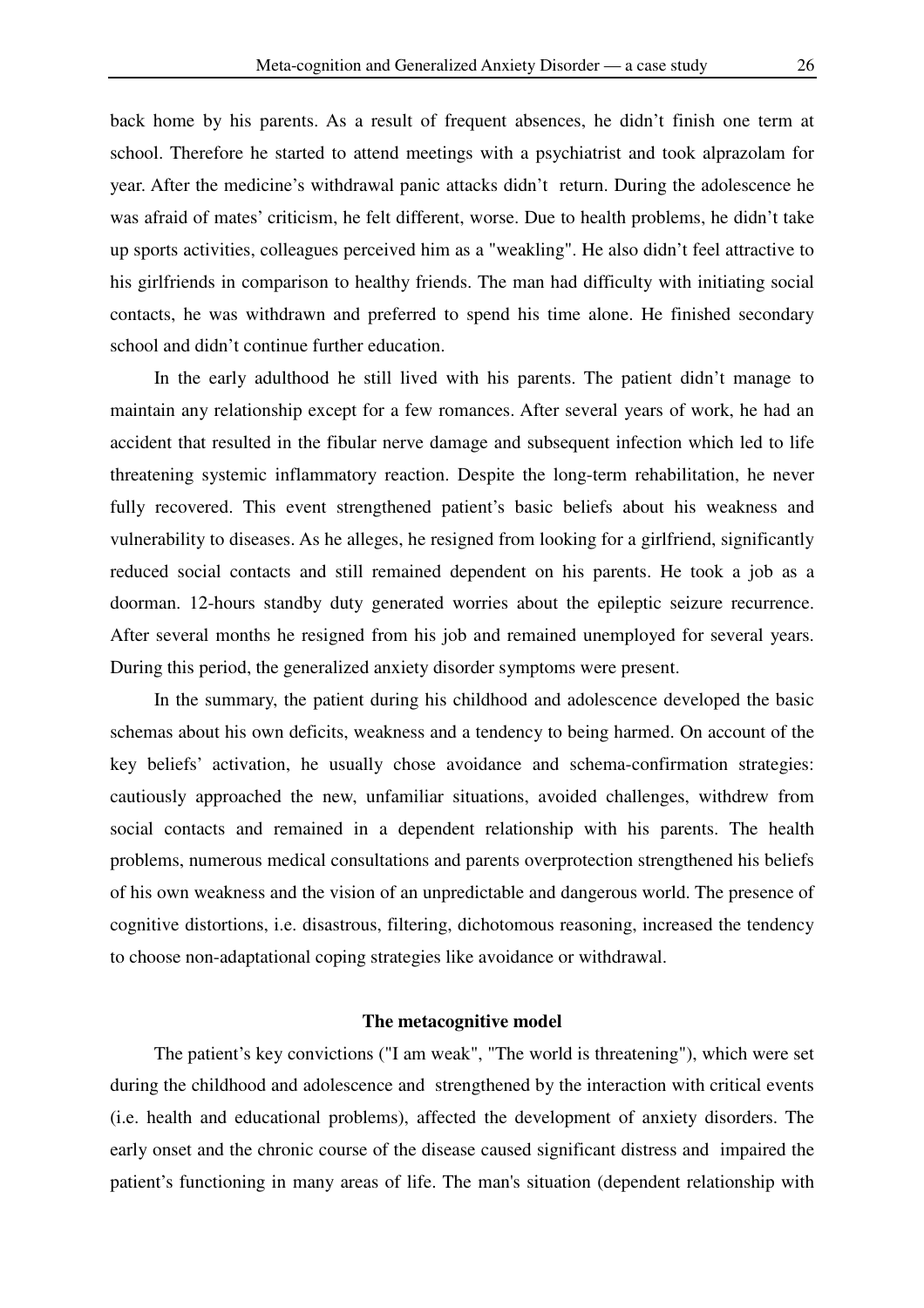his mother, little social support and a low socioeconomic status) and his non-adaptational coping strategies have prompted the therapist to reflect on the choice of the appropriate therapeutic techniques to prevent man's withdrawal from psychotherapy and to reduce the anxiety symptoms on the initial stage of cooperation. The pharmacotherapy of SSRIs, affecting the so-called injury avoidance mechanism was supposed to limit the anxiety symptoms, worry, uncertainty and shyness in social contacts.

The two initial sessions were devoted to an interview which provided the detailed patient's information. Next, a developmental and cognitive profile was developed. It included the interaction of life events and man's key beliefs, his coping strategies and compensations, underlying psychopathological mechanisms and personal resources supporting psychotherapeutic work.

Wells's metacognitive model of worries was used during the psychotherapy. The patient performed self-assessment with Wells Anxious Thoughts Inventory. Through a socratic dialogue technique, the therapist elicited the patient's beliefs about the process of worry.

The information gathered showed that in man's conviction, worrying regulates the level of safety. This may be caused by the presence of potential, positive beliefs about worrying like "worry prepares to deal with future problems", "worry protects against the worst". When the routine anxiety disappears over time, the negative beliefs about anxiety are activated. The patient claims that "the worry will never end" , " he can make himself sick with worrying". These convictions increase the level of anxiety, tension and somatic symptoms and force the man to undertake various actions to protect himself from the imagined and disastrous consequences of worry. Mainly, these are attempts of controlling thoughts or distraction, which usually end in subjective sense of failure and losing control. Consequently the patient strengthens his beliefs about his own weaknesses, defects and vulnerability to disease, accompanied by a sense of helplessness and inability to make any change.

### **Psychotherapeutic implications**

Assuming that the change in beliefs about the worry may contribute to the reduction of the generalized anxiety disorder symptoms, three further psychotherapeutic sessions were devoted to the metacognitive model's working strategies.

Using the protocol developed by A. Wells, the following psychotherapeutic interventions were conducted:

Psychoeducational experiment concerning suppressing thoughts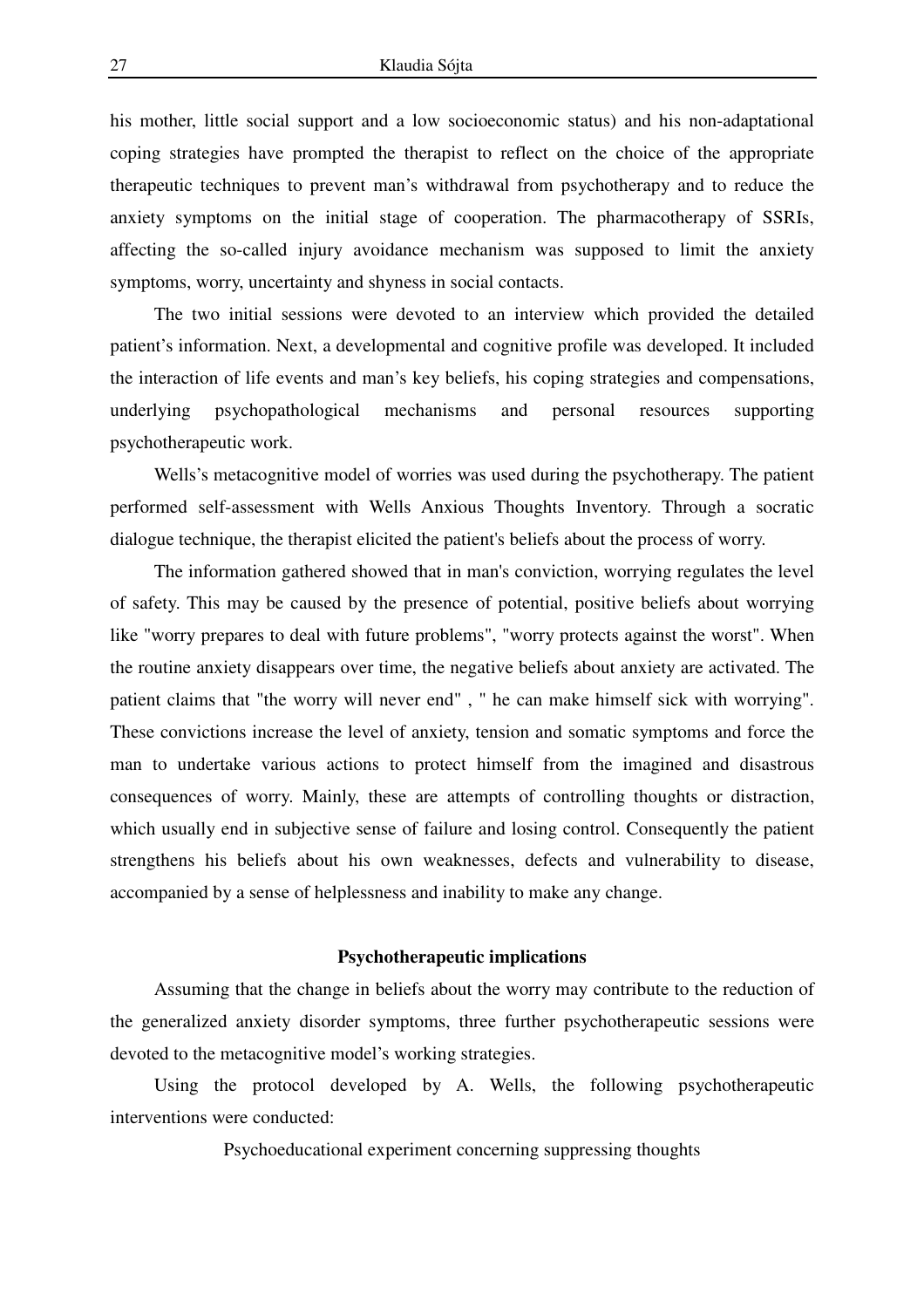Aim: Indication of the negative effects of controlling cognitive activity in relation to the patient's coping strategies.

T .: *You say that when you begin to worry that it will never end and you will always be so afraid of the future then you try to suppress your thoughts, turn them away.*

P*: Yes, but it doesn't work. I thought that the boss had been dissatisfied with me due to my slowness and mistakes that I had made. Over and over again. Then I thought I would go crazy at last.*

T*: So you thought that your worry could lead to insanity?*

P*: [nods]*

T*: I would like to encourage you to check what happens when you try very hard not to think about something. When you put all the effort into suppressing your thoughts. What do you think?*

P*: Let's try it.*

T*: I will give you a piece of paper. You can draw on it whatever you want. You will have 3 minutes to do it. I only ask you to do everything that is possible to not think about a white bear during this time.* (Patient receives a sheet of paper and a pencil)

P: [laughs] *No, it is impossible. I've already seen him three times!*

T: *Oh, so if you try to avoid thinking about something and the effect is reversed, what could happen if you try not to worry?*

P*: Well that's exactly the same thing, then I always have my head full of bad thoughts.*

As a result of the above experiment, the patient has become aware of the effects of his attempts to inhibit cognitive activity. His conclusions were a prerequisite for understanding the vicious circle of worry and subsequently the motivating factor to change his current coping strategies.

The next step in the therapy was verbal reattration, aimed at undermining the validity of the  $2<sup>nd</sup>$  type of worry and pointing out its non-adaptational character. The first attempt was made to normalize worrying, perceived by the patient as an extremely pathological cognitive process. The therapist reported the results of the Wells and Morrison's experiment indicating that over a period of two weeks, 79% of the study participants had been worried at least once. The patient, still surprised by the information provided, claimed that in his case worrying continued incessantly. Looking for the evidence that undermines his conviction "I am being worried all the time," patient diverted his attention to periods when he had been worried less or not at all, which enabled him to identify resources to cope with the generalized anxiety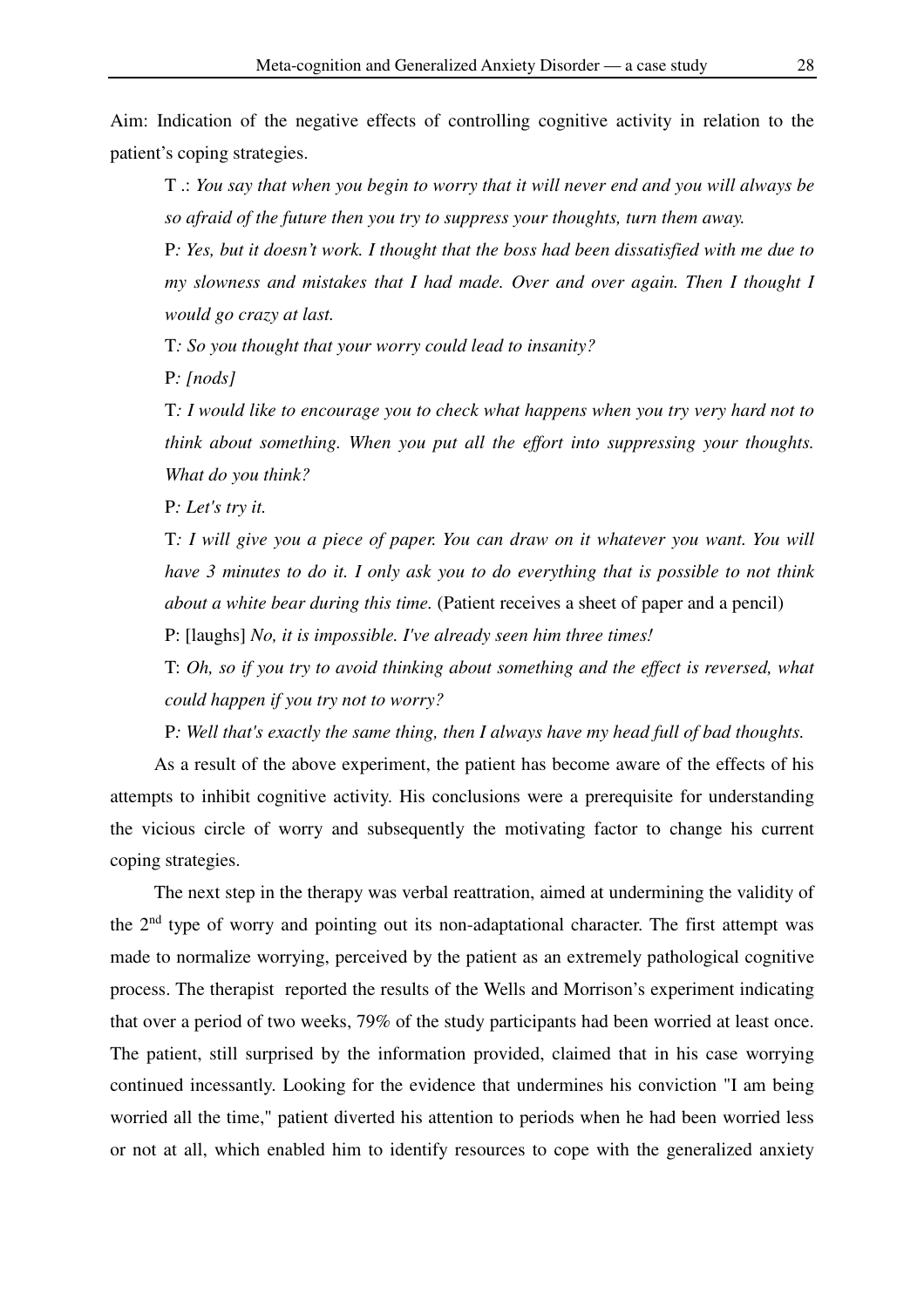symptoms. The next therapeutic intervention was focused on the search for the proofs of positive consequences of worrying.

T: *You said that when the boss had assigned you the first independent task which was picking up the company's car from the car showroom, the symptoms of anxiety were intensified.*

P: *Yes, I didn't sleep all night before that day, I was thinking about the bad things that could happen.*

T: *Maybe you'll find my question a bit strange, but I wonder if those thoughts were really necessary at that moment?*

P: *I don't know. I just wanted to be prepared for the worst.*

T: *And did the worrying help you to prepare for the worst?*

P: *Probably a bit. When I think pessimistic, it's nice to be surprised later.*

T: *Can I express it in other words?: "When I'm worried, nothing can go wrong"*

P: *There is something about it!*

T: *How much do you believe in these words? From zero to one hundred percent.*

P: *I believe a bit, about 70%. Or maybe even 80%.*

T: *It's a strong conviction. Why do you think the saying that "when you are worried, nothing wrong will happen", is right?*

P: *Well, for example, I was worried and nothing happened to the car, there was no accident. Often worries just remain worries. Besides, it is better to be pleasantly disappointed.*

T: *Oh. So do you want to say that it is less painful than being unpleasantly surprised? And may we differently understand the fact that you didn't have an accident then?*

P: *Well, I was driving the car carefully. The weather was good. The car was brand new and efficient.* 

T: *So, could various factors, including your skills, have mattered? Not just an early worrying?*

P: *Yes, it is probable. I don't think that I've had any influence on it.*

The descriptions of different situations helped the patient notice that worry wasn't a determinant of the future challenges' success. The acceptance of alternative explanations reduced the subject's anxiety level and the confidence in positive meta-beliefs that interfere in choosing worry as a coping strategy.

The last step of work with the metacognitive model was a behavioral experiment aimed at undermining the negative thoughts of uncontrollability and insanity ( "I'll go crazy because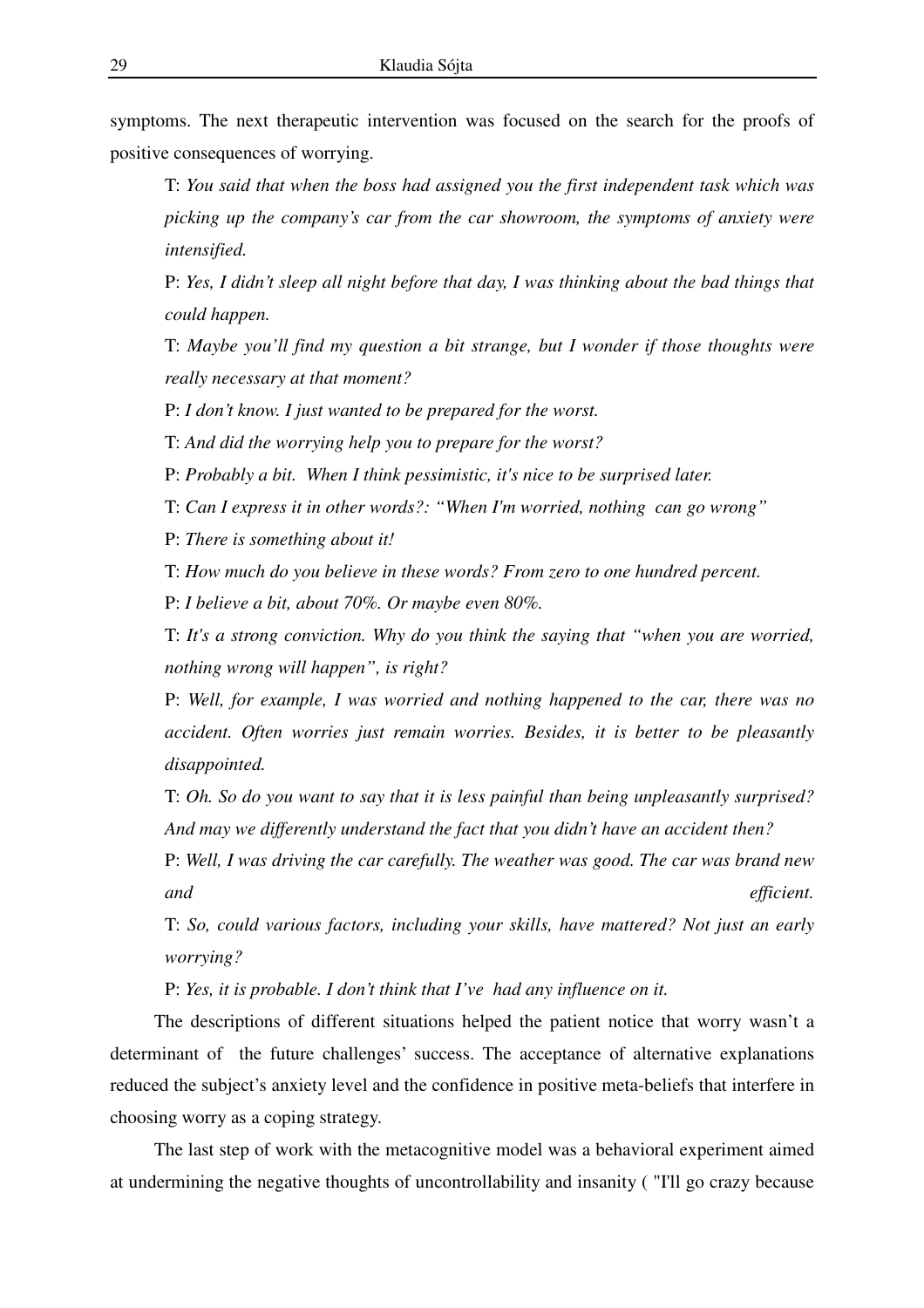of worry"). The proposed experiment was based on trying to "lose control" over worrying. The man was asked to maximize catastrophic scenarios on purpose and allow them to take control over his mind. The patient wrote down his belief and its strength. He also defined his expectations concerning the results of the experiment: "I can lose my mind". The experiment was conducted during a therapeutic session to provide patient a sense of security. The man was asked to worry intensely about his work for 15 minutes. He summed up his attempt to lose control in such words: "When I am trying to go crazy, it doesn't work out". Despite the results of "losing control" experiment, he was concerned about what might happen when the thoughts take control over him. Therefore, he was advised to repeat the experiment several times to increase his sense of control over the negative thoughts.

#### **Recapitulation**

The interventions described above have been crucial for further psychotherapeutic process. At the beginning of the therapy, attention was focused on reducing generalized anxiety disorder symptoms because of the passive-dependent traits and the patient's lack of conviction about the improvement. The effectiveness of the metacognitive training in working with the symptoms of GAD [12] led to the selection of an appropriate therapeutic intervention.

Factors that might have had a significant impact on understanding the mechanism of reported problems included familiarizing the patient with cognitive conceptualization [13]. By recognizing and understanding the underlying mechanisms of worry, the patient managed to achieve an improvement in "worry about worry". The psychoeducational experiments and the normalization of anxiety allowed the man to create an alternative picture of his mental health. This resulted in an increase of motivation to continue psychotherapy and a hope for improvement.

By questioning the validity of both positive and negative meta - beliefs and testing them on the basis of behavioral experiments, the patient had the opportunity to experience taking control over the worries. The man was gradually gaining the conviction that he wasn't helpless in the face of symptoms, which was a contrary experience to his basic schemas.

However, the limitations of the above interventions, are worth noting. Without the proper knowledge of the symptom's causes, the reduction of the generalized anxiety disorder, can only be a short-term solution. According to the assumptions of multidimensional diagnosis, clinical symptoms should always be considered in relation to the personality characteristics and its possible disorders, somatic disorders (diagnosis of epilepsy), as well as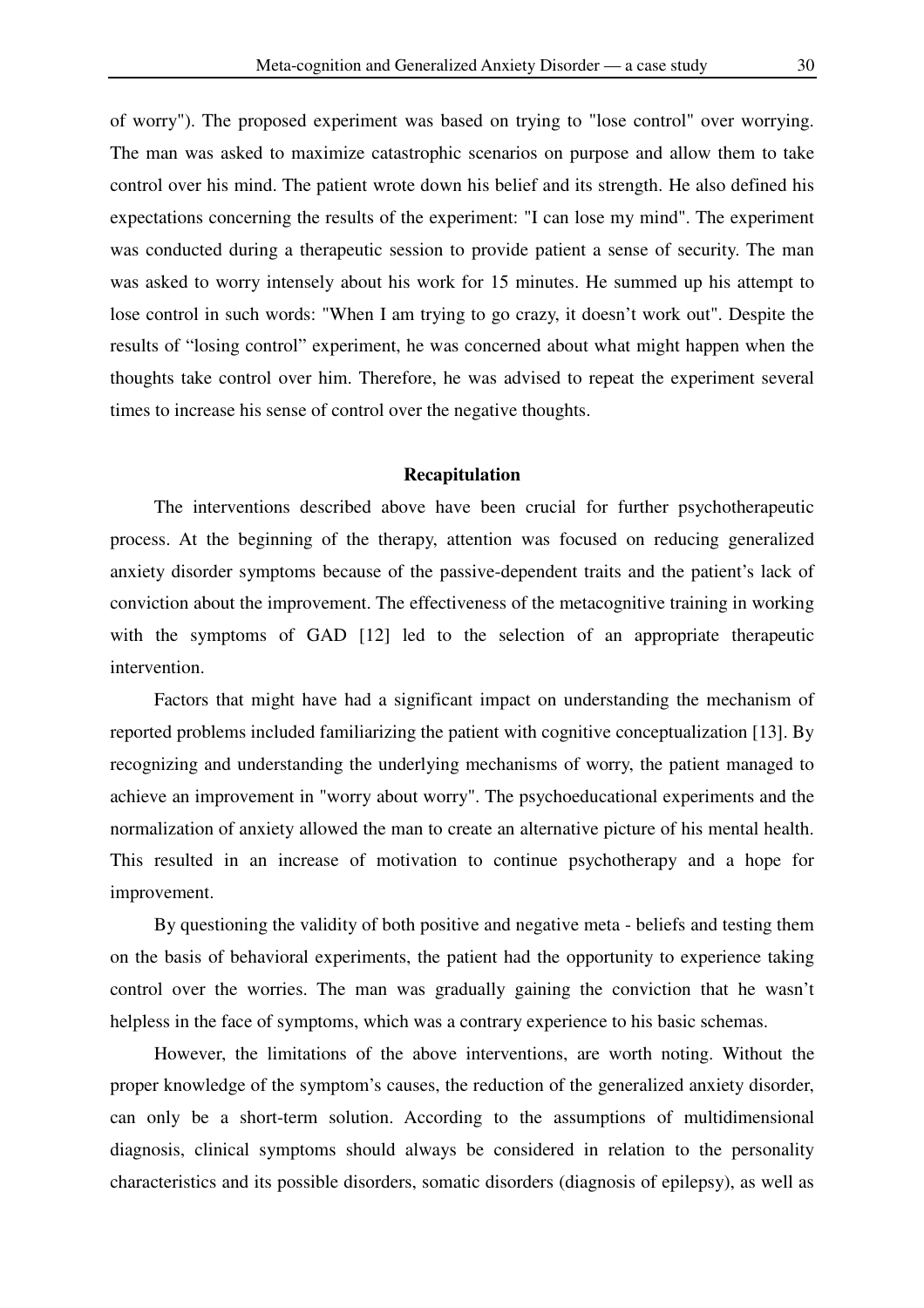the stress intensity throughout the lifetime (in this case childhood and early adulthood). Chronically persistent neurotic symptoms induce to reflect on their function in the patient's life. It can be assumed that the GAD is a manifestation of avoidant and dependent personality disorder. According to this hypothesis, in order to maintain the improvement in patient's functioning, further psychotherapeutic process should focus on an extended understanding of psychological problems taking into account the early maladaptive schemas, an introduction of emotional regulation techniques [14], strengthening the therapist-patient relationship, recognizing and changing non-adaptive coping styles [15]. On the basis of patient's cognitive conceptualization, it can be assumed that dependent relationship with his mother, excessively protective family environment, the transmission of beliefs about a dangerous world and the inability to cope with threats have influenced the development of early maladaptive schemas in the area of weakened autonomy and lack of achievement. The patient constantly experiences himself as incompetent and incapable of leading a fully-fledged life and has the feeling that he can function properly only by staying under his mother's care. In addition, he perceives himself as weak and vulnerable. The man permanently awaits the forthcoming catastrophes, in the face of which, he expects to remain helpless. The further goal of psychotherapy - developing patient's competence and independence, was based on the paradigm of Young's schema therapy. The empirical strategies (e.g. imaginative work with breaking behavioral patterns, avoiding part dialogues), behavioral strategies and less direct therapeutic relationship that actively engages the patient in the therapeutic process, may be helpful in achieving the above assumptions [15]. Owing to the presence of neuropsychological deficiencies, cognitive strategies will be less important at this stage of psychotherapy [16].

#### **References**

1. Kessler RC, Keller MB, Wittchen HU. The epidemiology of generalized anxiety disorder. Psychiat. Clin. N. Am. 2001; 24(1): 19–39.

2. Weisberg RB. Overview of generalized anxiety disorder: epidemiology, presentation, and course. J. Clin. Psychiat. 2009; 70 Suppl 2: 4–9.

3. Norton PJ. Toward a clinically-oriented model of anxiety disorders. Cogn. Behav. Ther. 2006; 35(2): 89–91.

4. Wells A. Terapia poznawcza zaburzeń lękowych. Kraków: Wydawnictwo Uniwersytetu Jagiellońskiego 2010, s. 234–235.

5. World Health Organization. ICD-10, the ICD-10 Classification of mental and behavioural disorders: diagnostic criteria for research. Geneva: World Health Organization, 1993.

6. Trapnell PD, Campbell JD. Private self-consciousness and the five-factor model of personality: Distinguishing rumination from reflection. J. Pers. Soc. Psychol. 1999; 76(2): 297–300.